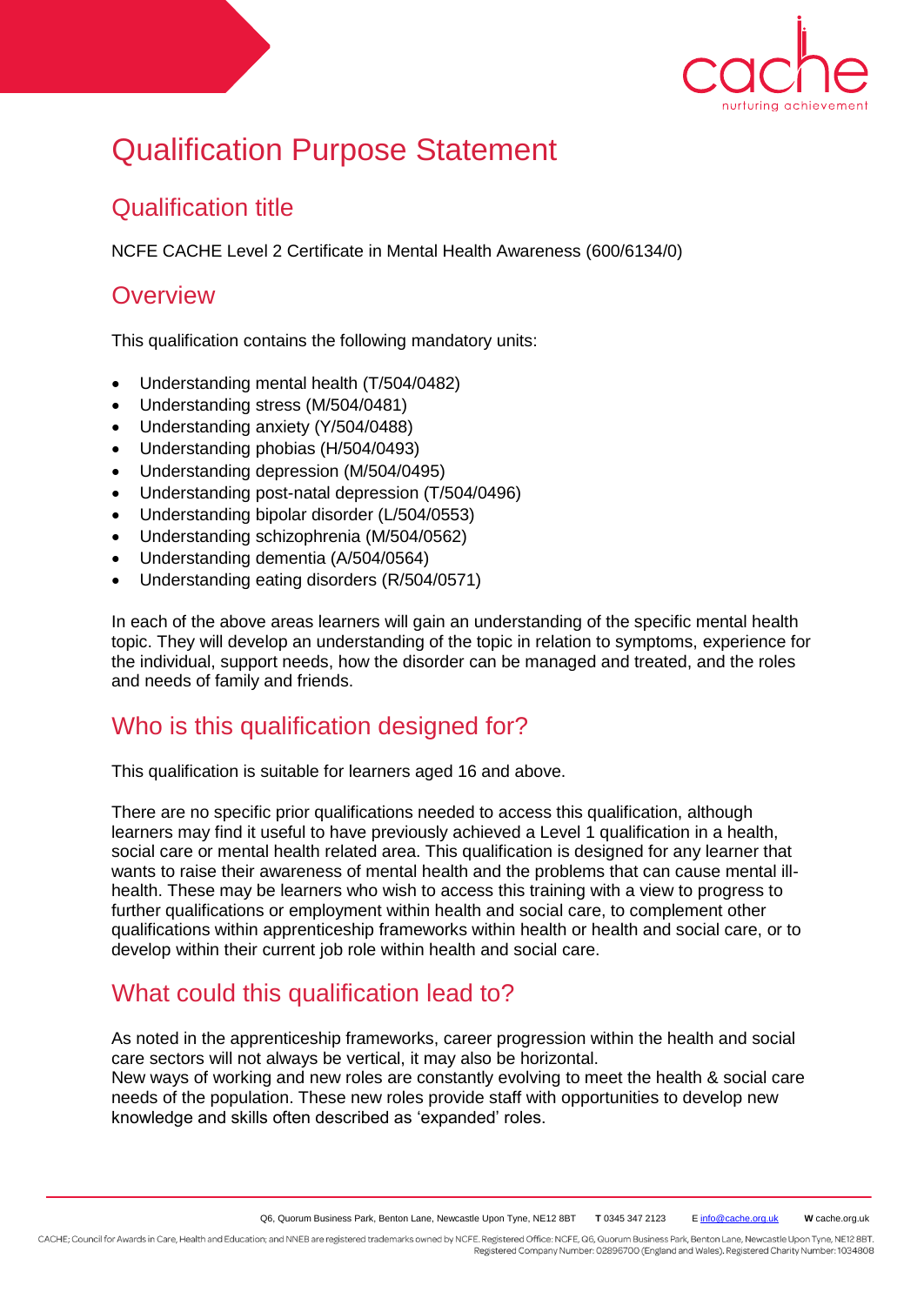

This qualification can support progression to employment and progression within employment for the following job roles and workers:

- care assistant or worker
- personal care assistant
- adult social care relief team worker
- night care assistant
- support worker (supported living)
- key workers in residential/domiciliary/day care care settings
- home care support worker
- re-enablement worker
- healthcare support service worker
- clinical healthcare support worker
- healthcare assistant
- mental health outreach/support worker
- substance misuse worker
- counsellor
- health promotion/education worker.

The public sector Equality Duty (part of the Equality Act 2010) applies to public bodies and others carrying out public functions. The duty has implications on public bodies to deliver policies and services which are efficient, effective, accessible, and which meet different people's needs.

Workers within a wide range of public service roles will interact with those with mental health issues and support needs in their day to day work. This could be those working in areas such as customer service, housing, voluntary sector, sport and recreation, hospitality, travel and tourism, etc.

This qualification would specifically support those workers to understand mental health issues in relation to the disability discrimination aspects of the act.

#### Progression opportunities

This qualification supports progression to further learning in the following areas:

- Level 2 and 3 Diploma in Health and Social Care (Adults) for England
- Level 2 and 3 Diploma in Clinical Healthcare Support
- Level 2 and 3 Certificate in Preparing to Work in Adult Social Care
- Level 2 and 3 Certificate for Working in the Health Sector
- Level 3 Certificate in the Principles of End of Life Care
- Level 3 Certificate in Stroke Care Management
- Level 3 Diploma In Allied Health Profession Support
- Intermediate and Advanced Level Apprenticeship in Health & Social Care
- Intermediate and Advanced Level Apprenticeship in Health (Clinical Healthcare Support)

Registered Company Number: 02896700 (England and Wales). Registered Charity Number: 1034808